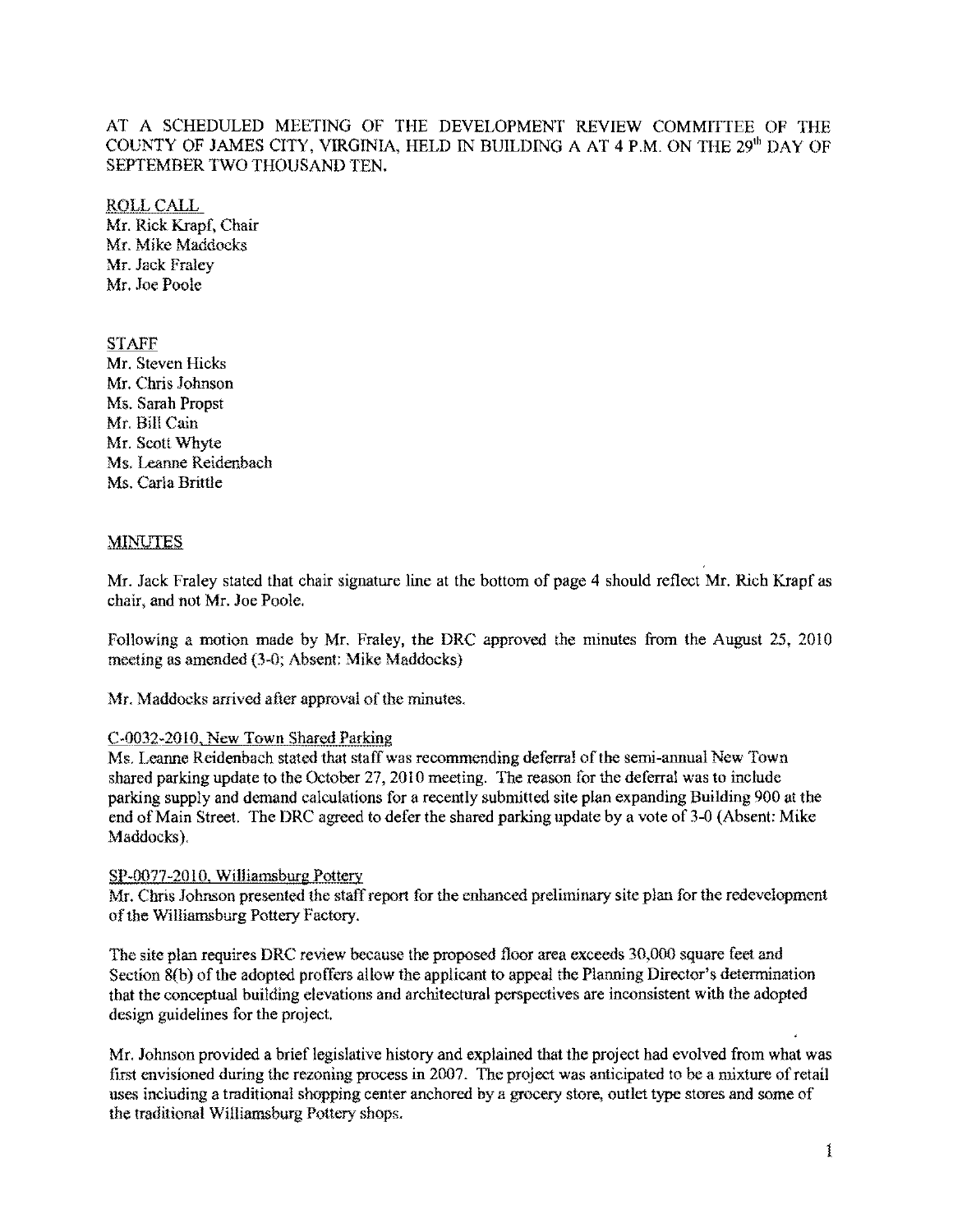The current plan envisions that all retail operations for the Pottery will be loeated in three new buildings and executive offices for the Pottery. The entire project will be constructed in a single phase rather than multiple phases as planned in 2007.

As currently proposed, the retail space in the three new buildings will be occupied exclusively by traditional Williamsburg Pottery goods and products currently located in numerous buildings on the east side of the CSX railroad tracks. The applicant described the project as both a consolidation and a redevelopment of the Pottery.

To the issue of building elevation consistency, Mr. Johnson explained the reasons and rationale leading to the Plarming Director's determination that the conceptual building elevations and architectural perspectives proposed by Guernsey-Tingle were inconsistent with the adopted design guidelines. He added that in the event that the DRC also had issues with the elevations as currently proposed, staff was optimistic that the DRC could suggest improvements which would bring the project into greater conformance with the adopted design guidelines. He stated that staff defers the final decision on building elevation consistency to the DRC.

Mr. Johnson concluded his remarks by stating that the preliminary plans presented for staff review are generally in accordance with the adopted master plan and proffers and staff recommends that preliminary approval be granted subject to the agency comments. He added that the project engineers from AES and the project architects from Guernsey-Tingle were present and available to answer any questions.

Mr. Richard Costello of AES outlined a series of changes that had been made to the plans, including an increase in the number of parking spaces and the provision for bus parking, the incorporation of the Pottery's corporate offices and the consistency of the traffic improvements to the master plan. He added that the traffic studies required by the adopted proffers were being finalized and would be submitted to VDOT and staff in the coming days.

Mr. Fraley asked Mr: Costello to highlight the proposed landscaping modification requests, specifically for the areas adjacent to the Rt. 60 right-of-way and the proffered trees within the parking lot. He asked the applicant to discuss the linear siting of the threc buildings and what opportunities existed to break up the lincar appearance.

Mr. Krapf asked for an explanation regarding the increase in the number of parking spaces and the need for bus parking. He also asked the applicant to discuss opportonities to incorporate LEED elements into the design

Mr, Poole asked if staff was comfortable with the applicants ability to comply with the required landscaping treatments separating pedestrians from vehicular traffic adjacent to the buildings. Mr. Scott Whyte stated that he was comfortable stating that staff would be able to work out any issues requiring modifications with the applicant in the later stages of the plan review.

Mr. Tom Tingle and Mr. Brad Sipes of Guernsey-Tingle Architects made a detailed presentation regarding the proposed building elevations. The presentation presented revised renderings to the DRC from those included as attaclunents to the staff report.

Mr. Sipes stated that a handful of minor changes had been made in response to comments received from Mr. Fraley in advance of the meeting. Mr. Fraley felt that the buildings were too repetitive in appearance. Guernsey Tingle reduced the number of stepped gables across the front of Building A and Building B and modified the vertical height of the gables above the grade level to create a more undulating layout.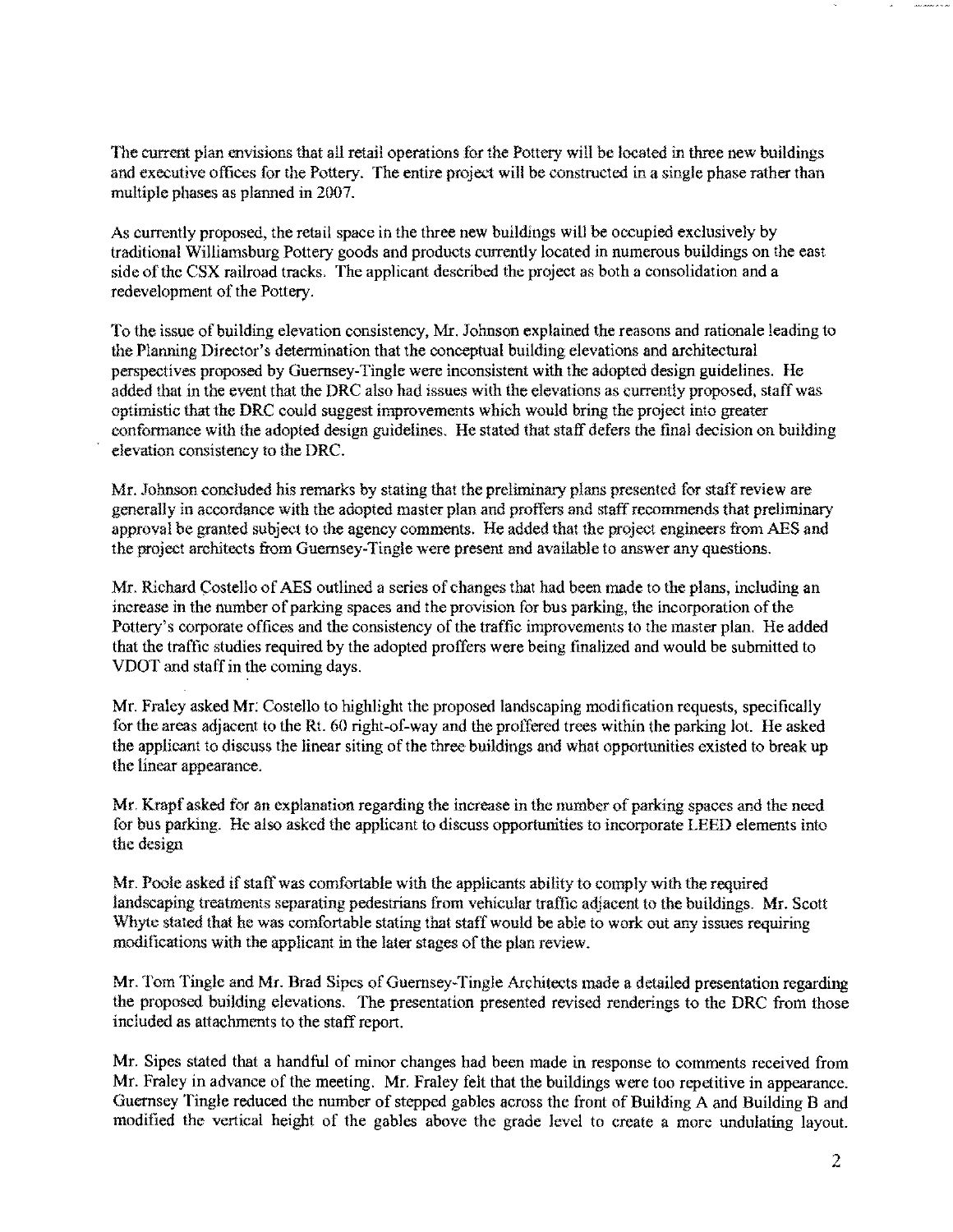Additional curved top gables and sloped gables were added to create a more varied layout and some gables were replaced with flat top parapets. Mr. Sipes stated that the changes shown in the presentation had been made only to Buildings A and R

Mr. Fraley requested that the same modifications be made to Building C and submitted to Planning staff for review for consistency with the other two buildings.

Mr. Krapf asked Mr. Johnson if staff had the opportunity to review the changes in advance of the meeting.

Mr. Jobnson stated that staff had not had the opportunity to review the changes in advance of the meeting but felt that the changes identified during the presentation address the principal concerns that the Planning Director had when he made his determination of inconsistency. He added that staff was comfortable with the proposed changes and requested that staff be provided with copies of any revisions approved by the ORC.

On a motion my Mr. Fraley, the ORC voted 4-0 to grant preliminary approval of the enhanced preliminary site plan subject to agency comments and incorporation of items 1-5 and 8-9 from the letter from Mr. Costello dated September 23, 2010 highlighting minor changes proposed to the plans.

A general discussion ensued by members of the ORC on the revised building elevations.

Mr. Krapf felt that the elevations provided as attachments to the staff report included an excessive number of stepped gables but the revisions that were presented represented a substantial improvement and greater adherence to the adopted design guidelines. He added that he was supportive of the usc of varied setbacks for the storefronts that helped break up the appearance and size of each of the buildings.

Mr. Fraley said that he agreed with Mr. Krapf's statements and asked the applicant to incorporate similar changes to Building C such as Outch Colonial rooftops that had been made to Buildings A and B to lessen the monotony of the parapets. Mr. Fraley complimented the applicant the architects on their desire to convey a village marketplace feel and appearance.

Mr. Poole stated that the applicant should not have to strictly adhere to the adopted design guidelines but he felt that the proposed elevations were out of step with a Community Character Corridor. He was hoping to see a more contemporary design that would better compliment the open landscape of the development.

Mr. Maddocks stated that he felt the proposed revisions represented an improvement over the originally submitted elevations and a significant improvement over the current appearance of the site.

Mr. Krapf noted that the elevations would also be softened over time by extensive buffering along Rt. 60 and in the parking lot and in front of the buildings.

On a motion by Mr. Fraley, the ORC voted 3-1 to determine that the revised elevations were consistent with the adopted design guidelines subject to the incorporation of changes to Building C.

#### C-0037-201O, Keith Corporation \_. Norge Center

Ms. Propst explained what was being proposed at this time in the Norge Retail Center and asked that the DRC offer the applicant feedback in advance of the submittal of an SUP.  $\mathcal{L}^{\pm}$ 

Mr. Fraley asked if traffic would trigger an SUP.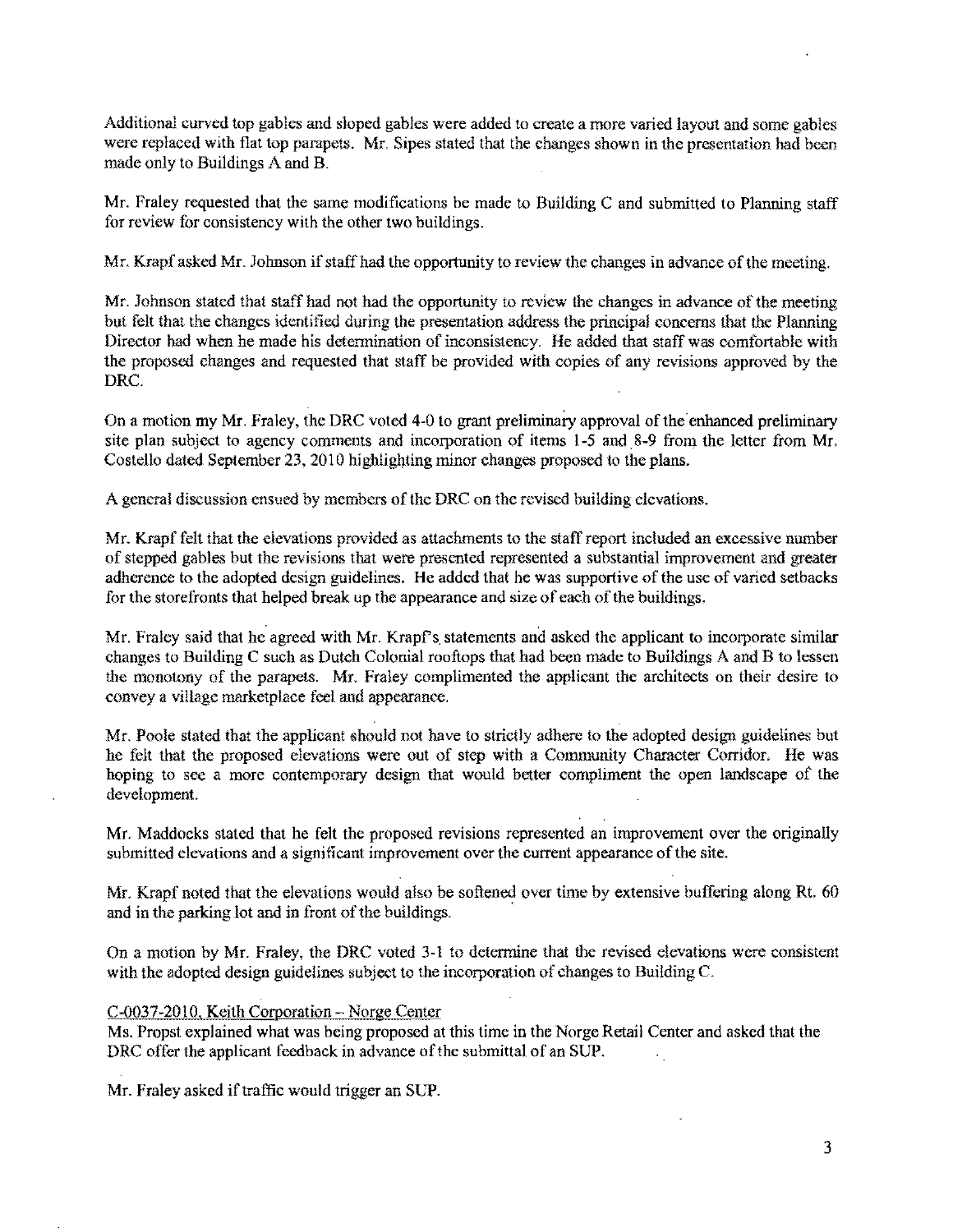Ms. Propst responded that the Tractor Supply Company store was not anticipated to generate high traffic and directed him towards one of the items in the DRC packet which presented traffic generation for a similarly sized Tractor Supply store in another locality.

Mr. Krapf voiced his concern that it could become congested in that area.

 $Mr.$  Bennett of AES Consulting explained why he thought this would not be an issue.

Mr. Fraley stated that his concern was incremental traffic increases.

Mr. Johnson from the Planning Division said that VOOT will review the case and that they have mentioned the entrances on Croaker.

Mr. Bennett introduced the staff from the developer, the Keith Corporation. He then pointed out that traffic generation would be low because the Tractor Supply Store was not a destination, that most people would be in the area and stop at the store.

Mr. Fraley asked about the parking situation.

Mr. Bennett told him that they are requesting a decrease in parking.

Mr. Fraley asked if there were opportunities for LID on this site.

Mr. Bennett said that soil identification had been done and that they believe there is a good opportunity for infiltration and that two infiltration basins will be used.

Mr. Fraley was pleased to hear that LID may be used.

Mr. Bennett introduced the design elevations.

Ms. Livingston of the Keith Corporation, showed actual pictures of stores.

Mr. Krapf mentioned that people care very much about architecture and orientation in the area and suggested several desirable architecture examples.

Mr. Fraley suggested that the Keith Corporation should come back to the DRC before the SUP submittal.

Mr. Poole pointed out that the CVS was very prominent and that this is less prominent and that architecture may not be as important.

Mr. Krapf noted he was surprised that Tractor Supply Company was interested in locating so near other businesses which offer similar products.

Mr. Bennett said that they believe this is a good location.

Mr. Johnson stated that it would be beneficial to the applicant ifthe DRC would offer comments and suggestions regarding the proposed architectural elevations in advance of an anticipated SUP application in October.

Ms. Fulton with the Keith Corporation, noted that the design that they were being shown is the standard design but that the colors can change.